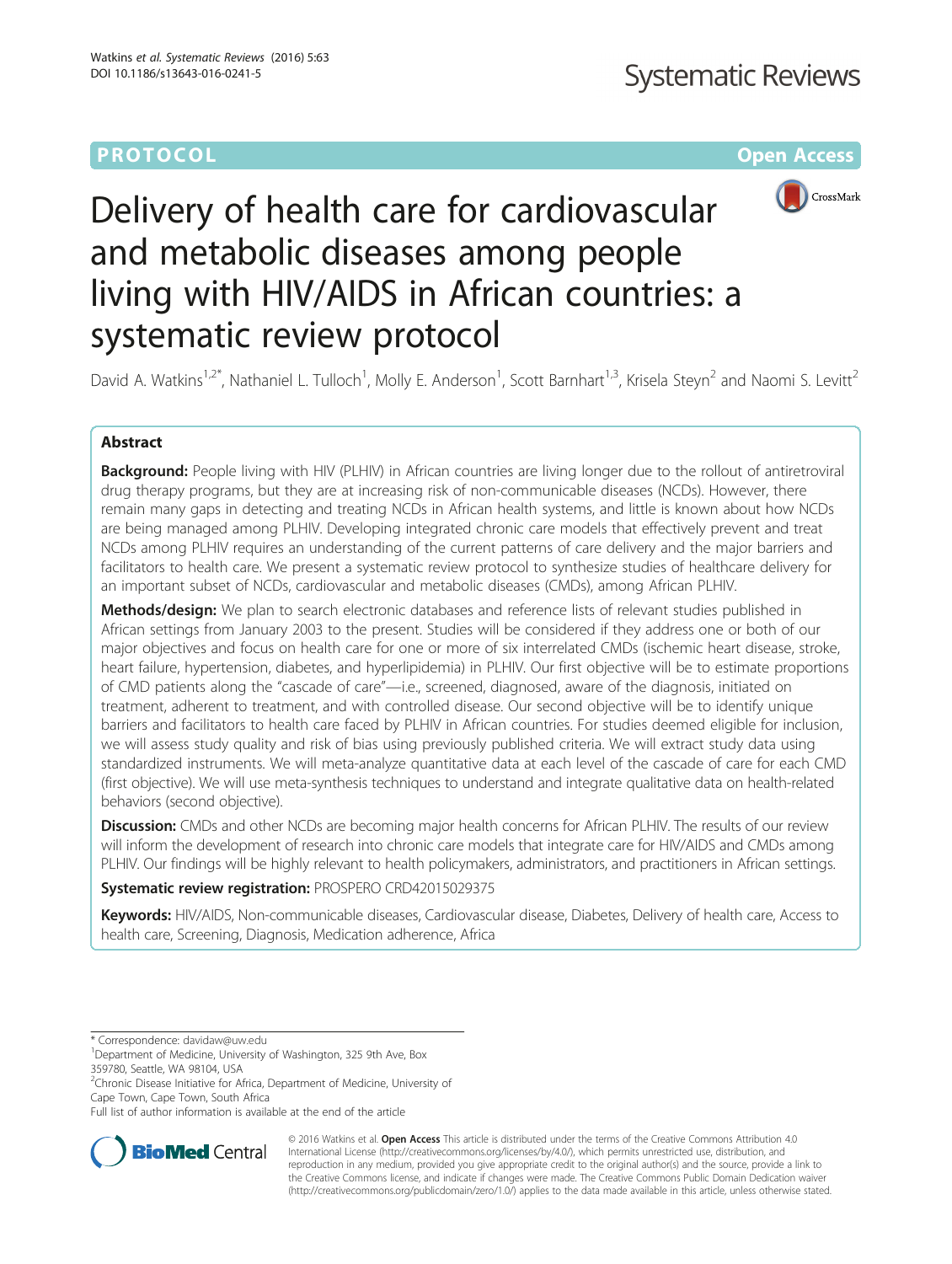## Background

The rollout of antiretroviral drug therapy (ART) over the past decade has reduced morbidity and mortality and produced large gains in life expectancy for people living with HIV (PLHIV) in African countries [\[1\]](#page-6-0). At the same time, the burden of non-communicable diseases (NCDs) in the region continues to increase, due in part to demographic changes and in part to increased exposure to "Western" dietary patterns and lifestyle-related risk factors such as tobacco smoking and obesity [\[2](#page-6-0), [3](#page-6-0)]. Consequently, NCDs are increasingly becoming a focus of public health efforts for African PLHIV [\[4](#page-6-0)].

Among the major NCDs, chronic cardiovascular conditions such as ischemic heart disease, stroke, and heart failure appear to occur at higher rates among PLHIV as compared with the general population. This excess risk has been attributed to several factors, including inflammatory effects of the HIV virus, side effects of particular ART regimens, and an increased prevalence of intermediary cardiovascular and metabolic conditions like hypertension, diabetes mellitus, and hyperlipidemia [\[5](#page-6-0)]. This specific rise in cardiovascular risk in African PLHIV threatens to reverse or at least attenuate the health impact of ART rollout in the region [\[6](#page-6-0)].

The challenges to delivering health care for NCDs like cardiovascular disease in African countries have been extensively documented [\[7\]](#page-7-0). With the exception of HIV/ AIDS, most health systems remain geared towards episodic care of acute conditions rather than longitudinal care of chronic diseases [\[8](#page-7-0)]. Studies have recently demonstrated major gaps in detecting, treating, and controlling NCDs in African settings [[9, 10](#page-7-0)]. At the same time, PLHIV—who are considered a priority group for global health systems—have not been the primary focus of this sort of research. Nor has the management of comorbid NCDs in PLHIV been a high priority for public health programs. So while much continues to be written about the steady progress on delivering ART, it is much less clear how well (or how poorly) NCDs are being managed in this group [[11](#page-7-0)].

Effectively managing NCDs in African PLHIV will require the development, evaluation, and promulgation of chronic care models. These models should be culturally appropriate, feasible within resource-constrained health systems, and responsive to the local burden of disease [[12\]](#page-7-0). Developing innovative care models depends greatly on how and where PLHIV use health services, both for their HIV and for other health concerns. How care is delivered, and the possibilities for integrating care, varies from country to country and even within countries [\[13](#page-7-0)]. On the one hand, routine HIV care could be offered alongside NCD care in general primary care settings [[14\]](#page-7-0). On the other hand, specialized HIV clinics could be strengthened and providers trained to manage NCDs more effectively [\[15](#page-7-0)]. Unfortunately, aside from case studies, there is little evidence on what model or models of care could most effectively integrate the management of HIV and NCDs for PLHIV. Even less clear is the role of other recent innovations—such as mobile screening units, nurse—and community health worker-led care and mobile health technologies (mHealth)—in supporting these care delivery models [\[16](#page-7-0)–[18](#page-7-0)].

The main challenge to improving NCD care in these settings is to enable PLHIV, who have a chronic, lifethreatening condition, to embrace the additional complex demands of long-term primary and secondary prevention of NCDs [[19](#page-7-0)]. Chronic care interventions seek to promote behavior change among patients and, to a lesser extent, providers [\[20\]](#page-7-0). An essential first step in developing and improving models of NCD care among African PLHIV is to describe current patterns of NCD care delivery in these settings. Such an assessment should quantify rates of detection, treatment, and control of NCDs in PLHIV. It should also explore the barriers and facilitators that influence how PLHIV seek and receive NCD care. The knowledge gained from this sort research is a critical input to the process of designing interventions that support behavior change to increase awareness, retention in care, mediation adherence, and ultimately self-management skills [\[21](#page-7-0)].

In this protocol, we outline a systematic review process that assesses patterns of NCD care delivery among PLHIV across African settings, focusing on a specific cluster of NCDs we term "cardiovascular and metabolic diseases" (CMDs). The cardiovascular conditions of interest are ischemic heart disease, stroke, heart failure, and hypertension, and the related metabolic conditions of interest are diabetes mellitus and hyperlipidemia. The rationale for focusing on healthcare delivery within this cluster of conditions is threefold. First, CMDs arise from a common set of risk factors and are part of a common pathophysiological process that usually results in death from acute heart attack, stroke, or decompensated heart failure. Second, primary and secondary management of CMDs incorporate similar medications, diagnostics, and referral pathways. Third, each CMD has been documented to occur at increased rates among PLHIV. We focus on diseases rather than primordial risk factors such as obesity and tobacco smoking because the former are managed within the healthcare system and primarily through the use of evidence-based drug therapies.

The objective of this systematic review is to synthesize the literature on the delivery of care for CMD among PLHIV in African countries. Specifically, we will assess rates of diagnosis, treatment, and control of CMD and identify the distinctive health system barriers and facilitators to preventing and managing CMD in this group.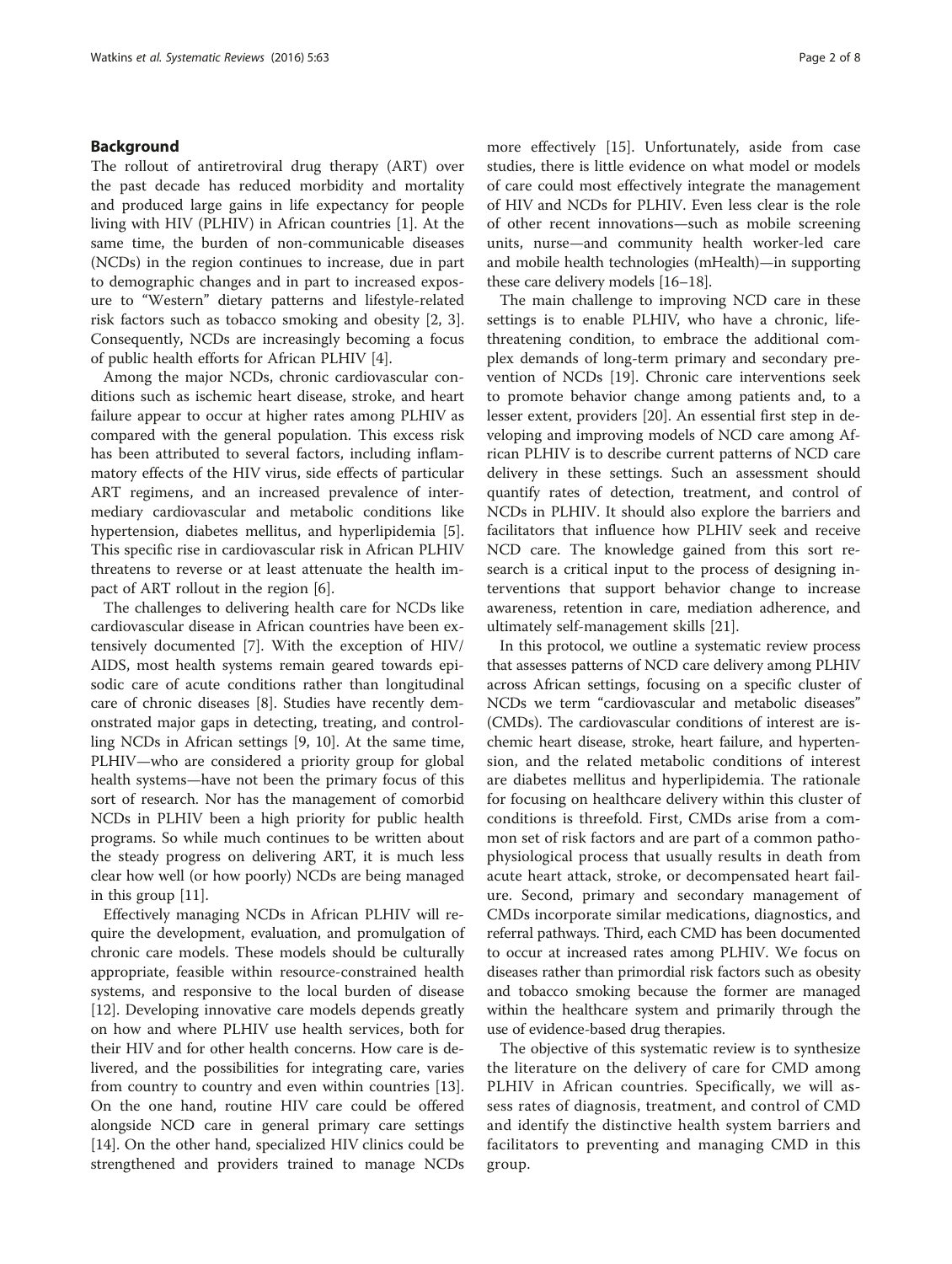## <span id="page-2-0"></span>Methods/design

This protocol has been registered with the PROSPERO International Prospective Register of Systematic Reviews ([http://www.crd.york.ac.uk/PROSPERO\)](http://www.crd.york.ac.uk/PROSPERO), registration number CRD42015029375). Where applicable, we have adhered to the Preferred Reporting Items for Systematic review and Meta-Analysis Protocols (PRISMA-P) checklist, which is provided as an additional file (see Additional file [1\)](#page-6-0) [[22](#page-7-0)].

#### Patients, objectives, and conceptual models

The aim of this review is to paint a comprehensive picture of the state of healthcare delivery for CMD both from a "primary prevention" perspective—i.e., reducing risk of developing ischemic heart disease, stroke, and heart failure by managing blood pressure, glucose, and lipids—and from a "secondary prevention" perspective—i.e., reducing the risk of recurrent, worsening, and fatal cardiovascular disease. Again, this review seeks to understand CMD care within the specific context of health services for PLHIV in the African continent, as this is where the vast majority of PLHIV live. The rationale for restricting our analysis to this region is that African health systems are typically much more resource-limited, and the prevalence (clinical burden) of HIV is much higher than other regions of the world.

Our first objective is to characterize the so-called cascade of care for CMDs. The concept of the cascade of care has been widely used in the field of HIV/AIDS to assess gaps in delivery of ART [\[11](#page-7-0)]. Others have applied the concept to hypertension care [\[9](#page-7-0)]. An example of a commonly used three-tiered cascade for hypertension is provided in Fig. 1a. In a clinical context, the first step to addressing CMD is to identify patients at risk, screen and diagnose them appropriately, and make them aware of their diagnosis. The second step is to initiate pharmacologic therapy for specific CMDs that have been diagnosed. The third step is to support medication adherence and disease control, e.g., controlling hypertension by keeping blood pressure within the therapeutic range. We expect that quantitative clinical/epidemiological studies will provide the best scientific evidence to depict this cascade of care. Hence, the outcomes of interest within the first objective are the proportions of PLHIV classified at various levels in the cascade of care for each CMD.

Our second objective is to identify key barriers and facilitators to the delivery of health care for CMD. Barriers and facilitators can occur both on the patient ("demand") side and on the provider and health system ("supply") side. According to social-ecological theory and multilevel theory [[23\]](#page-7-0), barriers and facilitators—and potential interventions—occur at multiple levels, ranging from the intrapersonal to the societal (Fig. 1b). We expect



that qualitative studies will provide the best scientific evidence to identify these health-related behaviors, though we will consider including quantitative studies that incorporate closed-ended questions on barriers and facilitators that can be numerically analyzed. Hence, the outcomes of interest within the second objective are the key concepts and qualitative findings from studies of health-seeking behavior related to CMD in African PLHIV.

## Eligibility criteria

We will review all studies that provide data on the aforementioned outcomes related to CMDs in studies involving PLHIV in African healthcare settings. Because this review seeks to build evidence for chronic care interventions, we will focus on studies of longitudinal outpatient care rather than acute inpatient care.

For the first objective, we will consider studies that quantify one or more of the following proportions: diagnosed, aware of disease, initiated on treatment, adherent to medication, and with controlled disease, e.g., blood pressure, cholesterol, or glucose. (The ischemic heart disease, stroke, and heart failure analyses will not include the disease control outcome, since for these conditions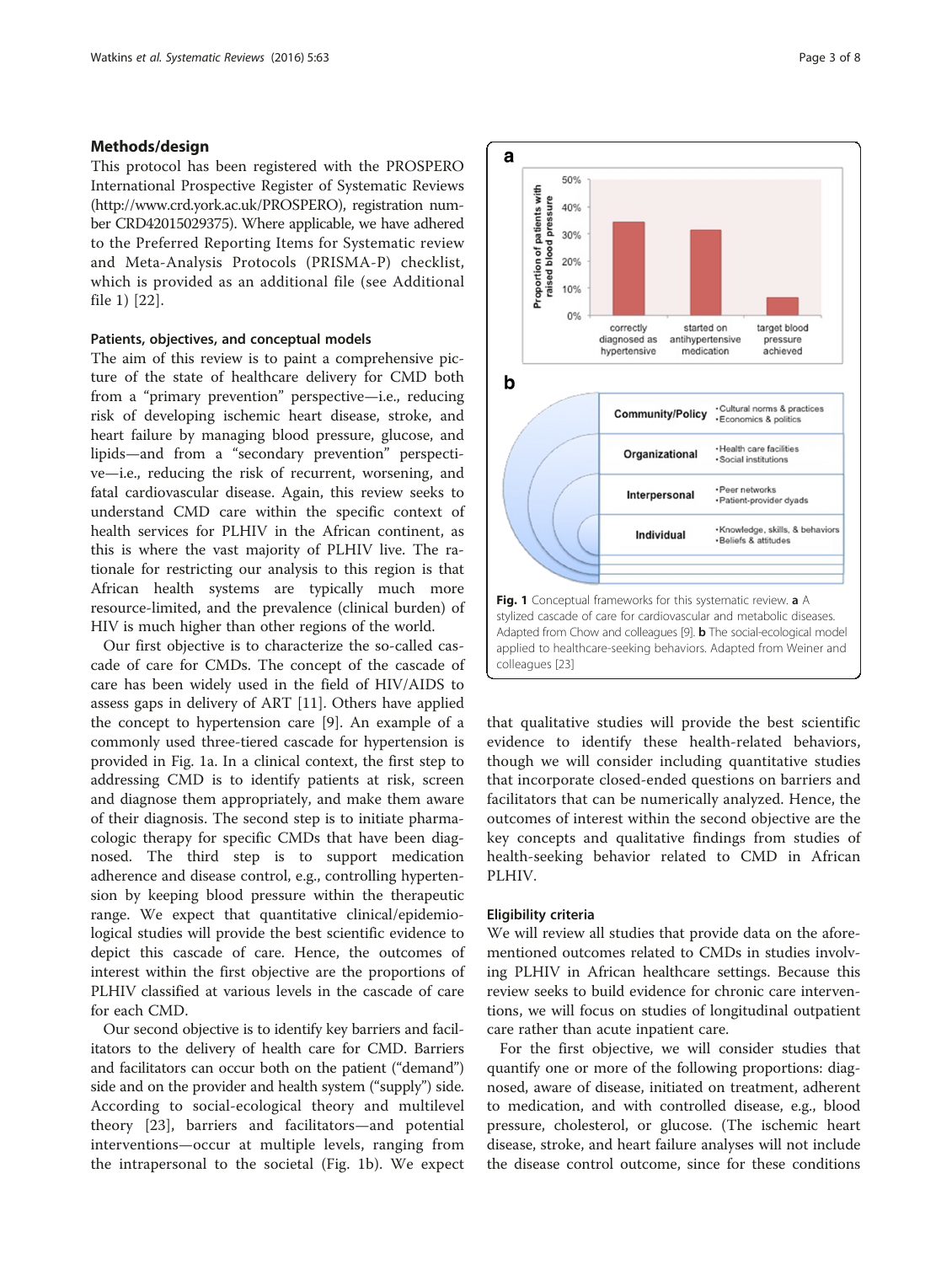it is multifactorial and depends on the presence or absence of other comorbidities.) We will include studies that employ one of the following designs: cross-sectional studies, case-control studies, and retrospective or prospective cohort studies. We will also consider experimental studies if they report on our outcomes of interest (either before or after the intervention); however, CMD intervention effectiveness is outside the scope of this review.

For the second objective, we will consider studies that ascertain barriers and facilitators to care through interviews, focus groups, or surveys of patients or healthcare providers. These barriers and facilitators may include health behaviors and attitudes or interpersonal, organizational, or social factors (Fig. [1b](#page-2-0)). We will include both ethnographic studies and structured questionnaires of patients and providers, as these methods are the most appropriate for eliciting health-related behaviors.

We will exclude all studies conducted in settings outside the African continent as well as those conducted among children (individuals less than 15 years of age) and pregnant women. Multi-site studies will only be included if African data can be disaggregated. We will also exclude studies published in languages other than English or Afrikaans. Conference abstracts will only be considered if they meet the eligibility criteria and provide data of sufficient quality. We will exclude abstracts or manuscripts that present duplicate data, and we will use only the most recent manuscript.

Importantly, we will limit our search to reports from January 1, 2003 to the present, because 2003 is widely regarded as the advent of widespread ART across Africa following from large-scale programs such as the World Health Organization's "three by five" initiative and the United States President's Emergency Plan for AIDS Relief. Finally, we will exclude case reports, case series, editorials, and commentaries. We will temporarily retain narrative reviews or relevant systematic reviews in order to check their reference lists, but we will exclude them from the analysis.

#### Search strategy

Our search strategy will employ four sets of terms: (1) terms identifying studies of one or more of the six CMDs (hypertension, diabetes mellitus, hyperlipidemia, ischemic heart disease, stroke, and heart failure); (2) terms identifying studies of HIV/AIDS; (3) terms identifying studies of health service delivery; and (4) filters for African countries, languages, and publication dates. We obtained the filter for African countries from a prior study of techniques for filtering clinical research conducted in African settings [[24](#page-7-0)].

Table [1](#page-4-0) details our search strategy for PubMed, which will be adapted to Embase and the Cumulative Index to Nursing and Allied Health Literature. We will also use more general terms to hand-search the African Index Medicus ([http://indexmedicus.afro.who.int/\)](http://indexmedicus.afro.who.int/) database. We will contact experts in the field of HIV/AIDS and NCDs to identify key publications and review our preliminary list of included studies. Finally, we will handsearch reference lists of all included articles.

Two reviewers (NLT and MEA) will independently screen titles, abstracts, and full-text articles, resolving discrepancies at each stage before proceeding to the next stage. A third reviewer (DAW) will review discrepancies. The Covidence software [\(https://www.covidence.org/](https://www.covidence.org/)) will be used to track the review process. Decisions as to which studies will be included in the meta-analyses will be made by consensus among the authors and will be guided both by statistical criteria and by the risk-of-bias assessments as described below.

#### Data extraction and quality assessment

We will create a standardized data extraction form to obtain the relevant information from all included articles, and we will pilot it on a few key quantitative and qualitative studies. The form will be divided into (1) basic article information (author, year, location, etc.), (2) quality assessment (see below), (3) data for first objective, and (4) data for second objective.

For the first objective, we will record which CMD(s) was/were studied (e.g., hypertension, diabetes), which outcome(s) was/were studied (e.g., proportion screened, proportion with controlled disease), and numerical summaries of these outcomes. We recognize that studies may use slightly different conceptualizations or terms for the various levels of the cascade, so we will combine studies whose data we believe speak to the same underlying outcome of interest. We also recognize that different case definitions may be used across studies (e.g., fasting blood glucose vs. hemoglobin  $A_{1c}$  for diabetes), so we will combine studies using different case definitions, assuming they speak to the same disease process. We will test these assumptions during the meta-analysis/meta-regression stage as described below. For the second objective, we will record which CMD(s) was/were studied, which barriers and facilitators to care were described, and numerical summaries of these barriers and facilitators (if provided). The outcomes will be elaborated further in our data extraction form, and we have provided a draft of this form as an additional file (see Additional file [2](#page-6-0)).

Two reviewers (NLT and MEA) will independently extract data from included studies, and a third reviewer (DAW) will assist with discrepancies. We will attempt to contact study authors in cases where the study data are unclear or key pieces of information are missing.

We will subject quantitative studies to a risk-of-bias assessment that uses design-specific criteria recommended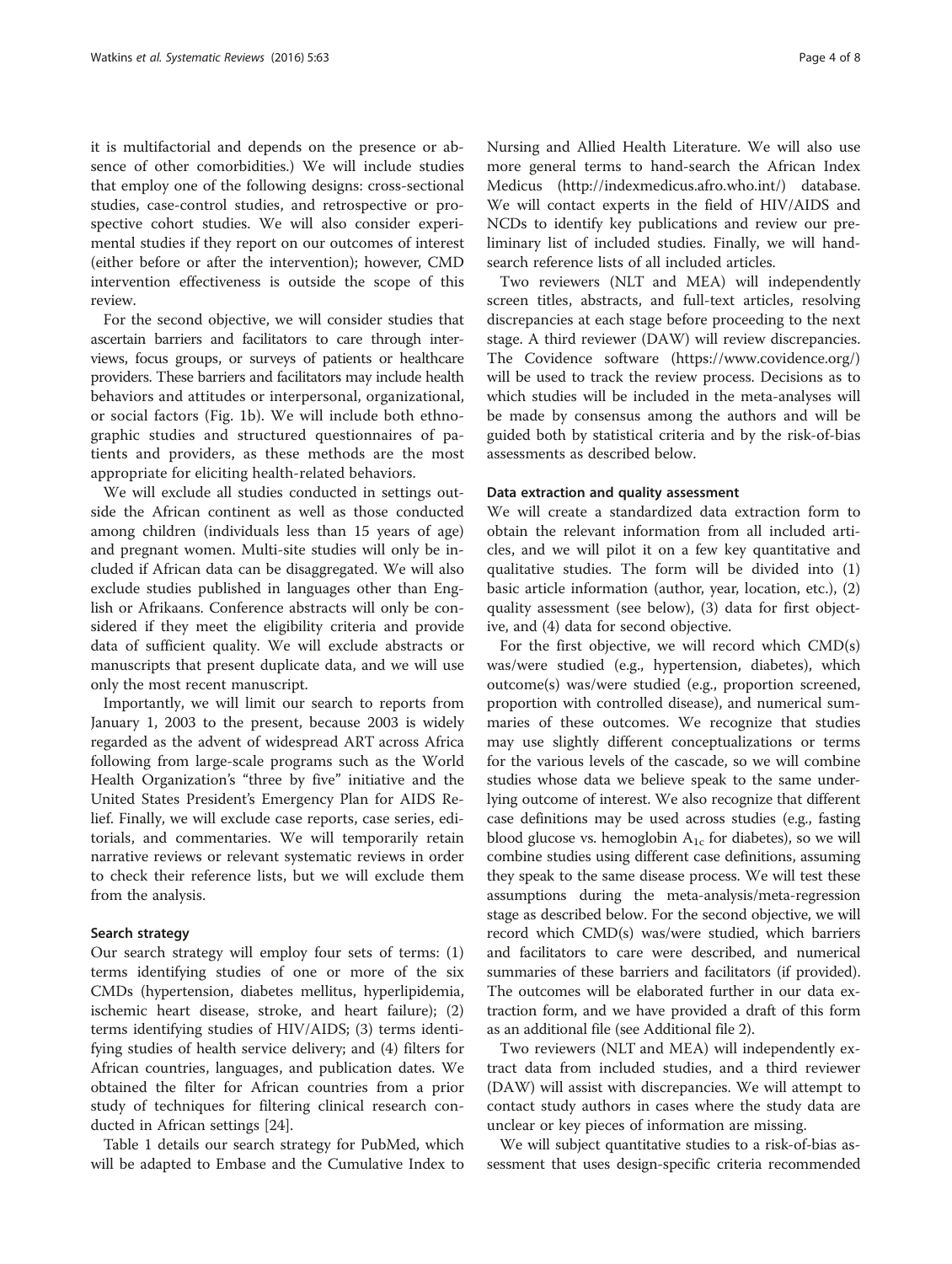## <span id="page-4-0"></span>Table 1 Example MEDLINE search strategy

| CMD terms                                                         | (Cardiovascular Diseases[MeSH] OR cardiovascular diseas*[all fields] OR cardiovascular[all fields] OR hypertens*[all fields]<br>OR "blood pressure"[all fields] OR "blood pressures"[all fields] OR Lipid Metabolism Disorders[MeSH] OR hypercholest*[all<br>fields] OR hyperlipid*[all fields] OR dyslipid*[all fields] OR ischem*[all fields] OR ischaem*[all fields] OR stroke[all fields] OR<br>"heart failure"[all fields] OR Diabetes Mellitus[MeSH] OR Blood Glucose[MeSH] OR hyperglycemia[all fields] OR<br>hyperglycemic[all fields] OR "glucose tolerance"[all fields] OR "glucose intolerance"[all fields] OR "insulin resistance"[all<br>fields] OR "in diabetes"[all fields] OR diabetic[all fields] OR comorbidity[all fields])                                                                                                                                                                                                                                                                                                                                                                                                                                                                                                                                                                                                                                                                                                                                                                                                                                                                                                                                                                                                                                                                                                                               |
|-------------------------------------------------------------------|------------------------------------------------------------------------------------------------------------------------------------------------------------------------------------------------------------------------------------------------------------------------------------------------------------------------------------------------------------------------------------------------------------------------------------------------------------------------------------------------------------------------------------------------------------------------------------------------------------------------------------------------------------------------------------------------------------------------------------------------------------------------------------------------------------------------------------------------------------------------------------------------------------------------------------------------------------------------------------------------------------------------------------------------------------------------------------------------------------------------------------------------------------------------------------------------------------------------------------------------------------------------------------------------------------------------------------------------------------------------------------------------------------------------------------------------------------------------------------------------------------------------------------------------------------------------------------------------------------------------------------------------------------------------------------------------------------------------------------------------------------------------------------------------------------------------------------------------------------------------------|
| HIV/AIDS terms                                                    | (HIV[MeSH] OR HIV Infections[MeSH] OR "Acquired Immunodeficiency Syndrome"[all fields] OR HIV[all fields] OR<br>HIV Antibodies [MeSH] OR CD4 Lymphocyte Count [MeSH] OR "CD4 count" [all fields] OR "viral load" [all fields])                                                                                                                                                                                                                                                                                                                                                                                                                                                                                                                                                                                                                                                                                                                                                                                                                                                                                                                                                                                                                                                                                                                                                                                                                                                                                                                                                                                                                                                                                                                                                                                                                                               |
| Health service delivery terms                                     | (Delivery of Health Care[MeSH] OR Health Education[MeSH] OR "patient education"[all fields] OR Health Care<br>Facilities, Manpower, and Services [MeSH] OR Health Care Quality, Access, and Evaluation [MeSH] OR Primary Health<br>Care[MeSH] OR Access to Information[MeSH] OR Health Behavior[MeSH] OR "accessibility of health services"[all<br>fields] OR "availability of health services"[all fields] OR accessibility[all fields] OR access[all fields] OR availability[all<br>fields] OR utiliz*[all fields] OR Physician's Practice Patterns[MeSH] OR "physician practice patterns"[all fields] OR<br>Attitude of Health Personnel [MeSH] OR "physician attitudes" [all fields] OR Social Behavior [MeSH] OR<br>Communication[Mesh] OR barrier*[all fields] OR facilitator*[all fields] OR obstacle*[all fields] OR "patient<br>compliance"[all fields] OR "medication adherence"[all fields] OR "medication compliance"[all fields] OR<br>diagnosis[MeSH] OR screening[all fields] OR diagnosis[all fields])                                                                                                                                                                                                                                                                                                                                                                                                                                                                                                                                                                                                                                                                                                                                                                                                                                                       |
| Filter for African countries,<br>languages, and publication dates | ("Africa"[MeSH] OR Africa*[tw] OR Algeria[tw] OR Angola[tw] OR Benin[tw] OR Botswana[tw] OR "Burkina Faso"[tw]<br>OR Burundi[tw] OR Cameroon[tw] OR "Canary Islands"[tw] OR "Cape Verde"[tw] OR "Central African Republic"[tw]<br>OR Chad[tw] OR Comoros[tw] OR Congo[tw] OR "Democratic Republic of Congo"[tw] OR Djibouti[tw] OR<br>Eqypt[tw] OR "Equatorial Guinea"[tw] OR Eritrea[tw] OR Ethiopia[tw] OR Gabon[tw] OR Gambia[tw] OR Ghana[tw]<br>OR Guinea[tw] OR "Guinea Bissau"[tw] OR "Ivory Coast"[tw] OR "Cote d'Ivoire"[tw] OR Jamahiriya[tw] OR Kenya[tw]<br>OR Lesotho[tw] OR Liberia[tw] OR Libya[tw] OR Libia[tw] OR Madagascar[tw] OR Malawi[tw] OR Mali[tw] OR<br>Mauritania[tw] OR Mauritius[tw] OR Mayote[tw] OR Morocco[tw] OR Mozambique[tw] OR Mocambique[tw] OR<br>Namibia[tw] OR Niger[tw] OR Nigeria[tw] OR Principe[tw] OR Reunion[tw] OR Rwanda[tw] OR "Sao Tome"[tw] OR<br>Senegal[tw] OR Seychelles[tw] OR "Sierra Leone"[tw] OR Somalia[tw] OR "South Africa"[tw] OR "St Helena"[tw] OR<br>Sudan[tw] OR Swaziland[tw] OR Tanzania[tw] OR Togo[tw] OR Tunisia[tw] OR Uganda[tw] OR "Western Sahara"[tw]<br>OR Zaire[tw] OR Zambia[tw] OR Zimbabwe[tw] OR "Central Africa"[tw] OR "Central African"[tw] OR "West Africa"[tw]<br>OR "West African"[tw] OR "Western Africa"[tw] OR "Western African"[tw] OR "East Africa"[tw] OR "East African"[tw]<br>OR "Eastern Africa"[tw] OR "Eastern African"[tw] OR "North Africa"[tw] OR "North African"[tw] OR "Northern Africa"[tw]<br>OR "Northern African"[tw] OR "South African"[tw] OR "Southern Africa"[tw] OR "Southern African"[tw] OR "sub Saharan<br>Africa"[tw] OR "sub Saharan African"[tw] OR "subSaharan Africa"[tw] OR "subSaharan African"[tw]) NOT ("quinea piq"[tw]<br>OR "quinea pigs"[tw] OR "aspergillus niger"[tw]) AND (english[la] OR afrikaans[la]) AND (2003[pdat] : 3000[pdat]) |

\*refers to a "wildcard" character in PubMed

by the Agency for Health-related Research and Quality [[25](#page-7-0)]. We will assess qualitative studies differently; instead of assessing quality through the lens of "bias," we will grade the included qualitative studies using ten criteria adapted from the Critical Appraisal Skills Programme (Table 2) [\[26\]](#page-7-0). Risk of bias assessment and quality assessment will be conducted at the study level only.

#### Data analysis

For the first objective, we will separately analyze estimates of the proportion of PLHIV at each stage of the cascade; i.e., (1) rates of diagnosis and of awareness, (2) rates of treatment initiation, and (3) rates of medication adherence and of disease control. We will conduct these three meta-analyses separately for all six CMDs of interest.

We will first extract raw data (counts), calculate proportions and their standard errors, and produce forest plots of each of the outcomes in order to visualize the findings. We will assess between-study heterogeneity using the  $I^2$  statistic, with caution taken in cases where  $I^2$  exceeds 50 % [\[27\]](#page-7-0). Decisions as to which studies to include in the meta-analyses will also incorporate the risk-of-bias assessments.

Groups of studies with sufficient homogeneity in outcomes data will be subjected to formal meta-analyses. We synthesize individual estimates of each outcome using double arcsine transformation followed by inverse variance weighted random effects meta-analysis [[28\]](#page-7-0). If the number of studies reporting any particular outcome is sufficiently large, we will use meta-regression models to characterize heterogeneity in the outcomes related to study design, country, year of publication, and variation

Table 2 Criteria used for assessment of qualitative studies

- 1. Research aim(s) was/were clearly stated
- 2. Qualitative methods are an appropriate approach to this issue
- 3. Study design was suitable for answering the research question
- 4. Recruitment strategy was appropriate for the aims of the research
- 5. Data collection was adequate for answering the research question
- 6. Relationship between researcher and participants was adequately considered
- 7. Other potential ethical issues were adequately considered
- 8. Data analysis was of sufficient rigor
- 9. Findings were clearly stated
- 10. Research adds value to science, practice, and/or policy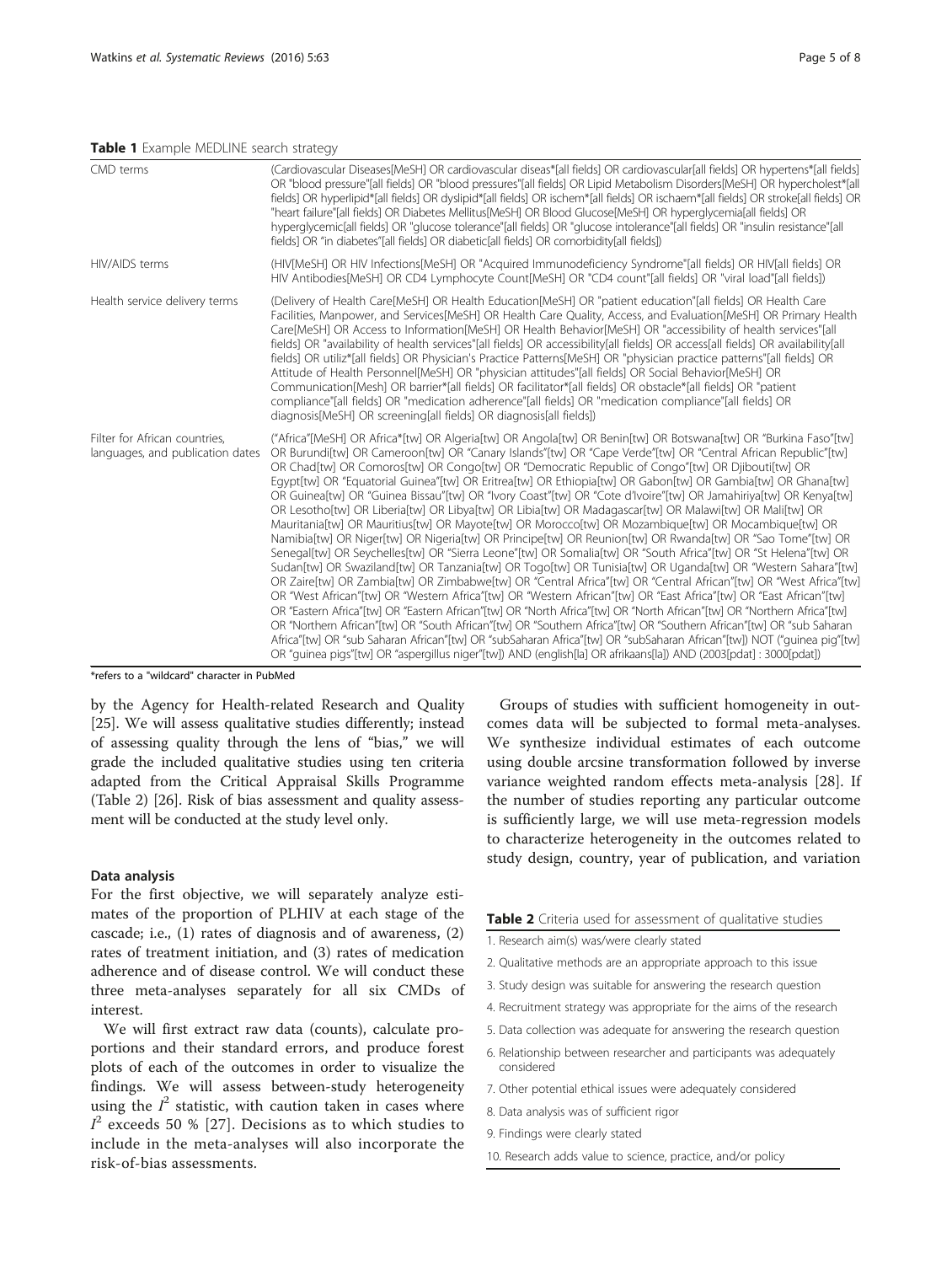in case definition. If the data are limited or cannot be pooled because of substantial heterogeneity, we will present the findings in narrative form.

In the final stage of analysis for the first objective, we will consider the potential for meta-bias. The design of the studies in which we are interested is observational rather than experimental, and we will be synthesizing descriptive statistics rather than effect sizes. Hence, the most relevant form of meta-bias for our review will be publication bias. To assess the potential for publication bias, we will produce funnel plots of included studies, looking for evidence of asymmetry. We will, however, use this technique with caution when assessing meta-bias in outcomes based on a small number of studies [\[29\]](#page-7-0).

For the second objective, we will deal with quantitative studies (surveys) and qualitative (ethnographic) studies separately. Studies reporting numerical estimates of barriers and facilitators will be meta-analyzed using the same methods employed for the first objective. We will assess qualitative studies using a meta-synthesis approach. Whereas the aim of quantitative metaanalysis is to reduce the findings of multiple studies to a series of pooled summary statistics (effect sizes), the aim of qualitative meta-synthesis is to compare across individual studies to generate new insights and areas of inquiry [[30](#page-7-0)].

We will begin our synthesis by recording (coding) all the key concepts—i.e., barriers and facilitators and their determinants—in each study, classifying them according to whether they are primarily on the "supply" or "demand" side and at which level(s) of the social-ecological model (Fig. [1b\)](#page-2-0) they apply. We will then apply the reciprocal translation method to compare and contrast the concepts across pairs of studies. This method will implement a common set of (second-order) metaphors and concepts that will be refined throughout the data synthesis process [\[31](#page-7-0)].

We will report our findings in two ways. First, secondorder metaphors and concepts will be reported in a series of data visualization matrices [[32\]](#page-7-0). Second, the synthesized data will be developed into a substantive theory of CMD care-seeking behaviors (and their determinants) among African PLHIV. At the same time, we will be careful not to overgeneralize our findings across settings or coerce heterogeneous phenomena into an overly homogeneous theory [\[30](#page-7-0)].

#### Presenting and reporting of results

We will make use of flow diagrams to summarize the study selection process and detail the reasons for excluding studies, following the Preferred Reporting Items for Systematic reviews and Meta-Analyses (PRISMA) statement throughout. As stated above, we will present quantitative findings in forest plots and qualitative findings in data display matrices. Our results and conclusions will focus on four domains:

- 1. Summarizing the major gaps and "drop-offs" in the CMD cascades across diseases and countries
- 2. Characterizing the most frequent barriers and facilitators encountered across settings, including how they may explain the cascades
- 3. Identifying critical knowledge gaps, e.g., absence of studies on particular diseases or outcomes
- 4. Providing recommendations for future reporting

We will publish our full search strategy and our final data extraction form along with the review as supplementary documents that can be used by researchers who wish to update this review as more studies are conducted.

#### **Discussion**

The introduction of a successful health service delivery model to establish ART treatment in resource-scarce African settings has transformed HIV/AIDS into a chronic disease. In many cases, models of HIV/AIDS care resemble longitudinal care models for other chronic diseases, though many HIV/AIDS programs remain "vertical" rather than integrated within the health system in general or primary healthcare facilities in particular [\[33\]](#page-7-0). Some have argued, controversially, that current models of HIV/AIDS care have the potential to strengthen health systems and improve care for other common chronic diseases in developing countries [[8\]](#page-7-0).

However, the notion of providing "integrated care" for PLHIV—particularly in settings with large vertical HIV/AIDS programs—is distinct from the notion of leveraging HIV/AIDS infrastructure to strengthen primary care for other common diseases (such as NCDs) that have an impact on the general (HIV-negative) population [[14](#page-7-0), [34\]](#page-7-0). We propose that the design of current HIV/AIDS programs results in most PLHIV having a very different healthcare experience than the general population, including lower cost of care and higher perceived quality of care as compared to other diseases [[35](#page-7-0)].

On the other hand, PLHIV are not immune either to diet and lifestyle risks or low awareness of the consequences of untreated blood pressure, glucose, and cholesterol [\[36](#page-7-0), [37\]](#page-7-0). "Treatment overload" from multiple chronic diseases has also been reported among PLHIV with hypertension and diabetes [\[38\]](#page-7-0). Similarly, HIV/ AIDS healthcare providers are not immune to the supply-side constraints to NCD care such as insufficient stocks of drugs and diagnostics, inadequate medical records systems, and limited medical education around chronic disease management [\[6](#page-6-0)]. Hence, in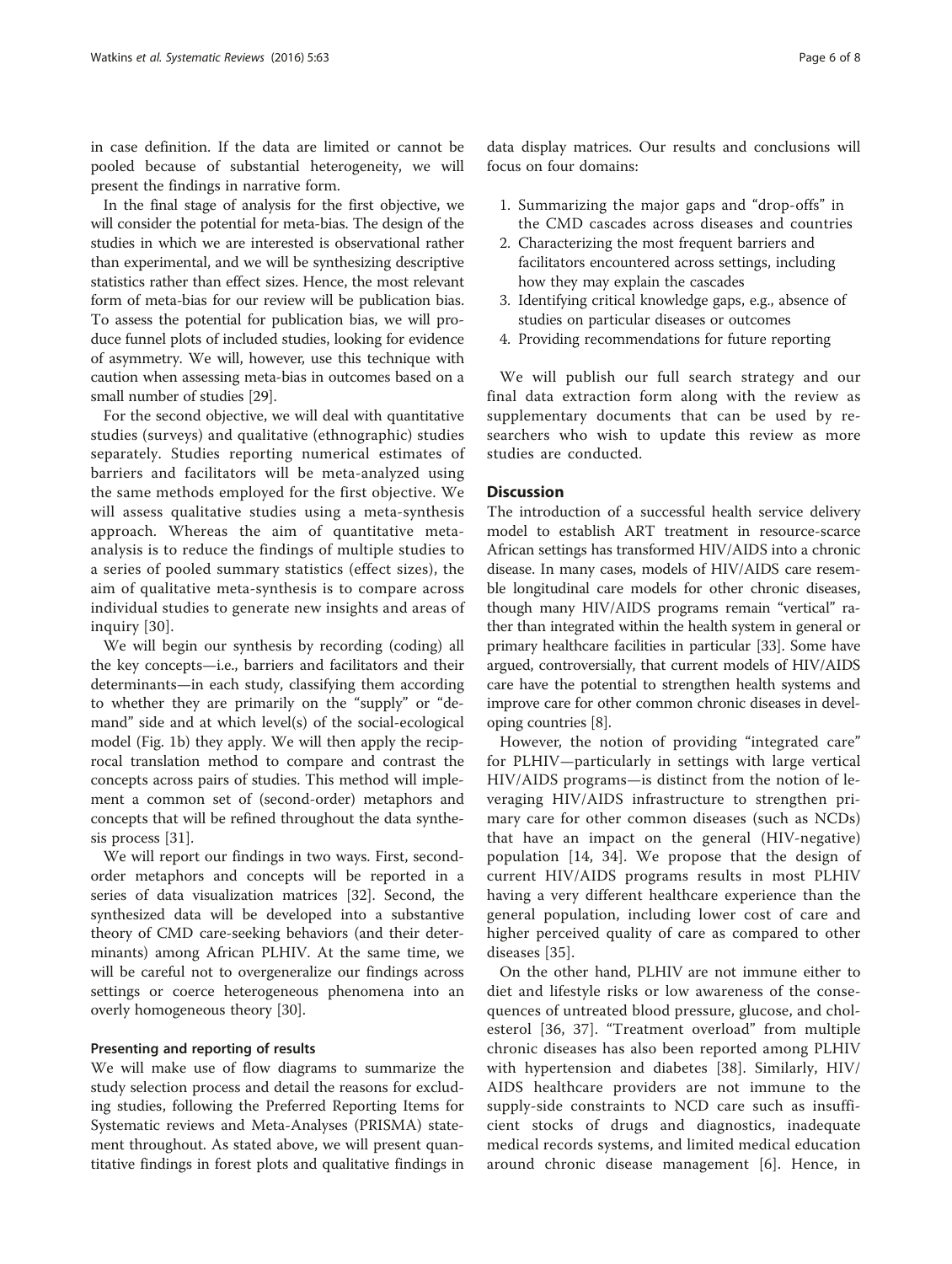<span id="page-6-0"></span>order to design chronic care models that support the special needs and concerns of PLHIV in Africa, specific research is needed on how NCD care is currently being delivered for this group.

Our review will be most relevant for developing country health systems managers and researchers. It will provide comparative data on how well a specific and important subset of NCDs—cardiovascular and metabolic conditions—is currently being managed in PLHIV. It will also provide insight into what sorts of patient, provider, and social behaviors need to be targeted by innovative care delivery models. In keeping with these anticipated uses and the expected growth in the HIV-NCD literature over time, we plan to update this review every 3 to 5 years as additional studies are published.

Finally, our review is not without significant limitations. First, we have focused on a narrow and interrelated set of cardiovascular and metabolic conditions. Yet comprehensive integrated care programs for PLHIV will also need to evaluate other conditions such as mental health and cancer, which interface with CMD care in many ways [[39, 40\]](#page-7-0). We chose not to review studies on all NCDs, because such a review would be extremely broad and unmanageable. Second, we have reduced the study of healthcare delivery to two domains—the cascade of care and barriers and facilitators to care—but in reality, the study of health systems is more complex, and our framework excludes some aspects of health systems such as governance, financing, and health information systems, all of which have indirect influences on individual patient care [\[41](#page-7-0)]. Finally, by limiting our review to African countries, we will limit the opportunity to compare CMD and HIV/AIDS in the African region to other regions, such as highincome countries where more has been written on the topic [[38](#page-7-0), [42](#page-7-0)].

Despite the limitations above, this review will provide timely information on a topic of immediate public health importance in the African region. The most costeffective approaches to CMD in developing countries focus on prevention and early detection of high-risk individuals [[43\]](#page-7-0). Yet the gap between scientific knowledge and clinical practice is large, and the consequence of this gap is that mortality from cardiovascular disease in low-income settings is unacceptably high [[44\]](#page-7-0). This review will identify areas for further health systems and implementation science research, inform the design of care delivery models for PLHIV, and build on the health gains that are already being achieved by ART programs. It will also provide insights on how to integrate health services to include PLHIV in settings where HIV/AIDS care can feasibly be delivered in general primary care settings.

# Additional files

[Additional file 1:](dx.doi.org/10.1186/s13643-016-0241-5) PRISMA-P-checklist. This file contains a completed PRISMA-P checklist for this systematic review protocol. (DOC 83 kb)

[Additional file 2:](dx.doi.org/10.1186/s13643-016-0241-5) Data extraction form. This file contains a draft of the data extraction form that will be piloted and adapted for this systematic review protocol. (DOCX 130 kb)

#### Abbreviations

ART: antiretroviral drug therapy; CMD: cardiovascular and metabolic diseases; NCD: non-communicable diseases; PLHIV: people living with HIV.

#### Competing interests

The authors declare that they have no competing interests, financial or otherwise.

#### Authors' contributions

DAW conceived the study and drafted the manuscript. SLB, KS, and NSL contributed conceptually to the study design and methods. NLT and MEA collected background data and devised the search strategy. All authors revised the draft critically for important intellectual content and gave final approval for the draft to be published. As guarantor of the manuscript, DAW accepts full responsibility for the work and controls the decision to publish.

#### Acknowledgements

The authors wish to thank Sarah Safrenek at the University of Washington Health Sciences Library for reviewing this protocol and assisting with the search strategy. The authors do not have any funding sources to disclose for this project.

#### Author details

<sup>1</sup>Department of Medicine, University of Washington, 325 9th Ave, Box 359780, Seattle, WA 98104, USA. <sup>2</sup>Chronic Disease Initiative for Africa Department of Medicine, University of Cape Town, Cape Town, South Africa. <sup>3</sup> Department of Global Health, University of Washington, Seattle, WA, USA

#### Received: 23 November 2015 Accepted: 7 April 2016 Published online: 16 April 2016

#### References

- 1. Murray CJ, Ortblad KF, Guinovart C, Lim SS, Wolock TM, Roberts DA, et al. Global, regional, and national incidence and mortality for HIV, tuberculosis, and malaria during 1990-2013: a systematic analysis for the Global Burden of Disease Study 2013. Lancet. 2014;384(9947):1005–70. doi[:10.1016/S0140-6736\(14\)60844-8.](http://dx.doi.org/10.1016/S0140-6736(14)60844-8)
- 2. GBD DALYs and HALE Collaborators, Murray CJ, Barber RM, Foreman KJ, Ozgoren AA, Abd-Allah F et al. Global, regional, and national disability-adjusted life years (DALYs) for 306 diseases and injuries and healthy life expectancy (HALE) for 188 countries, 1990-2013: quantifying the epidemiological transition. Lancet. 2015. doi[:10.1016/S0140-6736\(15\)61340-X.](http://dx.doi.org/10.1016/S0140-6736(15)61340-X)
- 3. GBD Risk Factors Collaborators, Forouzanfar MH, Alexander L, Anderson HR, Bachman VF, Biryukov S et al. Global, regional, and national comparative risk assessment of 79 behavioural, environmental and occupational, and metabolic risks or clusters of risks in 188 countries, 1990-2013: a systematic analysis for the Global Burden of Disease Study 2013. Lancet. 2015. doi:10.1016/S0140-6736(15)00128-2
- 4. Clark SJ, Gomez-Olive FX, Houle B, Thorogood M, Klipstein-Grobusch K, Angotti N, et al. Cardiometabolic disease risk and HIV status in rural South Africa: establishing a baseline. BMC Public Health. 2015;15:135. doi[:10.1186/s12889-015-1467-1.](http://dx.doi.org/10.1186/s12889-015-1467-1)
- 5. Bloomfield GS, Khazanie P, Morris A, Rabadan-Diehl C, Benjamin LA, Murdoch D, et al. HIV and noncommunicable cardiovascular and pulmonary diseases in low- and middle-income countries in the ART era: what we know and best directions for future research. J Acquir Immune Defic Syndr. 2014;67 Suppl 1:S40–53. doi:[10.1097/QAI.0000000000000257.](http://dx.doi.org/10.1097/QAI.0000000000000257)
- 6. Levitt NS, Steyn K, Dave J, Bradshaw D. Chronic noncommunicable diseases and HIV-AIDS on a collision course: relevance for health care delivery, particularly in low-resource settings—insights from South Africa. Am J Clin Nutr. 2011;94(6):1690S–6S. doi[:10.3945/ajcn.111.019075](http://dx.doi.org/10.3945/ajcn.111.019075).